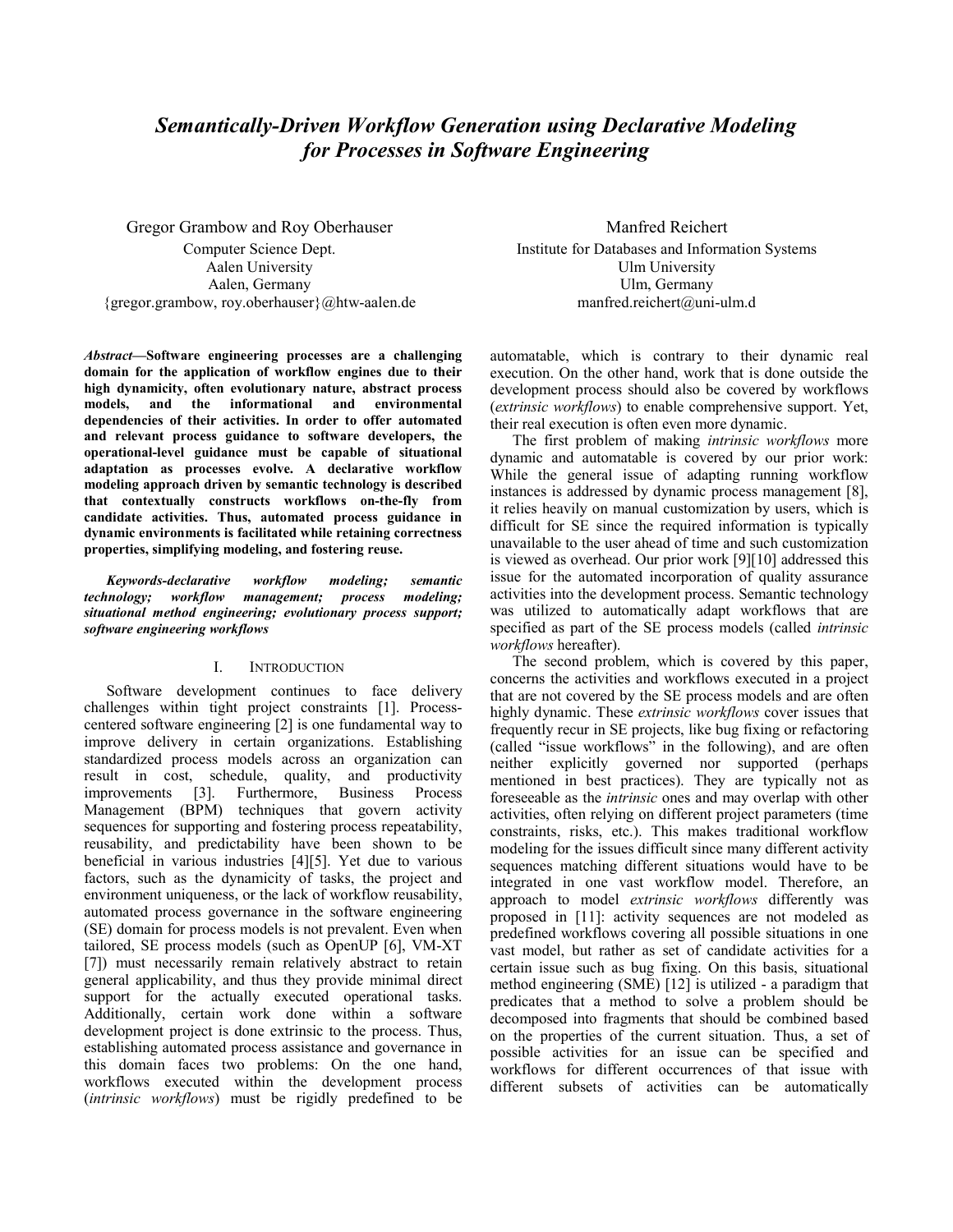

Figure 1. A workflow snippet for a bug fixing issue.

constructed using SME. As the properties of the situation (such as the level of risk) change, the workflow should be able to evolve with the situation during execution. Adaptation of the workflows after creation and instantiation is enabled to match the current situation utilizing SME. Our initial approach [11] focused on the connection of activities with SME properties and the selection of activity subsets matching various situations. This resulted in several limitations concerning the modeling and the enactment of the generated workflows. Only workflows with strict sequentially executed activities were possible and all selectable activities required pre-specified bi-lateral connections to enable correct sequencing, meaning that each activity belonging to an issue had to have a connection to all other activities of the issue. This made modeling a cumbersome task.

To remove these prior limitations, the approach described in this paper leverages semantic technology to enable more complex automated and contextual workflow construction. For reasonable workflow generation, the following requirements must be satisfied: (1) complex workflows, when needed, should be possible and support parallel or repeated execution of activities, (2) modeling of the issues (described below) should be supported, and (3) reuse of workflow fragments should be supported.

SE projects can contain various types of issues like bug fixing, refactoring, technology exchange, or infrastructural issues. As example, consider a predefined workflow for the issue of bug fixing [11]. From that workflow, a snippet is extracted and shown in Fig. 1 to illustrate modeling for such an issue in SE. The workflow snippet shows some activities that can be executed after the implementation of the bug fix itself: at first, one of four different review activities is chosen to verify the bug fix. If rework is necessary, verification must be repeated. When the bug fix is approved, different documentation activities are possible whose execution depends on the user impact of the bug fix. The workflow shows that for most cases more than one alternative is possible. Some workflow parts may also be applicable to other issues beyond bug fixing, such as refactoring. This example is also modeled using our approach in Section IV to enable a comparison with standard workflow modeling.

The remainder of this paper is organized as follows: the next section presents the solution approach and Section III discusses its realization. A scenario improvement is then illustrated in Section IV. Section V presents initial evaluation results. Section VI discusses related work and is followed by the conclusion.

# II. SOLUTION APPROACH

Our solution constitutes part of the CoSEEEK (Contextaware Software Engineering Environment Event-driven) frameworK [13], developed to aid SE projects by providing automated guidance for all project participants. AristaFlow [14], a highly flexible process management system, was used to support adaptations of running workflow instances. To enable the system to automatically apply situational adaptations to dynamically constructed workflows, contextual knowledge is required that is managed and utilized by semantic technology. CoSEEEK is integrated into the SE environment, providing information sharing facilities and supporting inference of new information from known facts. An OWL-DL [15] ontology is applied in combination with the semantic web rule language (SWRL) [16], using Pellet [17] as a reasoner and the Jena framework [18] for programmatic access to the concepts. The combination of OWL-DL and SWRL was chosen due to the practical availability of reasoners supporting both. Since there is the possibility that SWRL rule execution can violate the logic consistency of the OWL-DL ontology, Pellet was chosen, as it supports 'DL-safe' rule execution to avoid that issue.

The following subsections describe the new aspects of the concept: the first provides the facility to specify issue workflows based on very simple constraints without modeling the entire workflow. The second covers the automatic inference of additional constraints to construct workflows from subsets of the specified activities (since in different real situations not all activities will be necessary). The third introduces concepts that enable the specification of more complex workflows.

# *A. Basic Workflow Modeling*

The candidate activities and their relations are modeled in the ontology, whereas the system later automatically generates executable workflows utilizing SME as described in our initial approach [11]. There, the following constraints were supported: 'before' and 'after' specifying a sequential relation between activities; 'required before' and 'required after' specifying that one activity requires the presence of another one; and 'mutual exclusion' specifying that two activities cannot occur together for the same workflow instance. These basic constraints are now extended and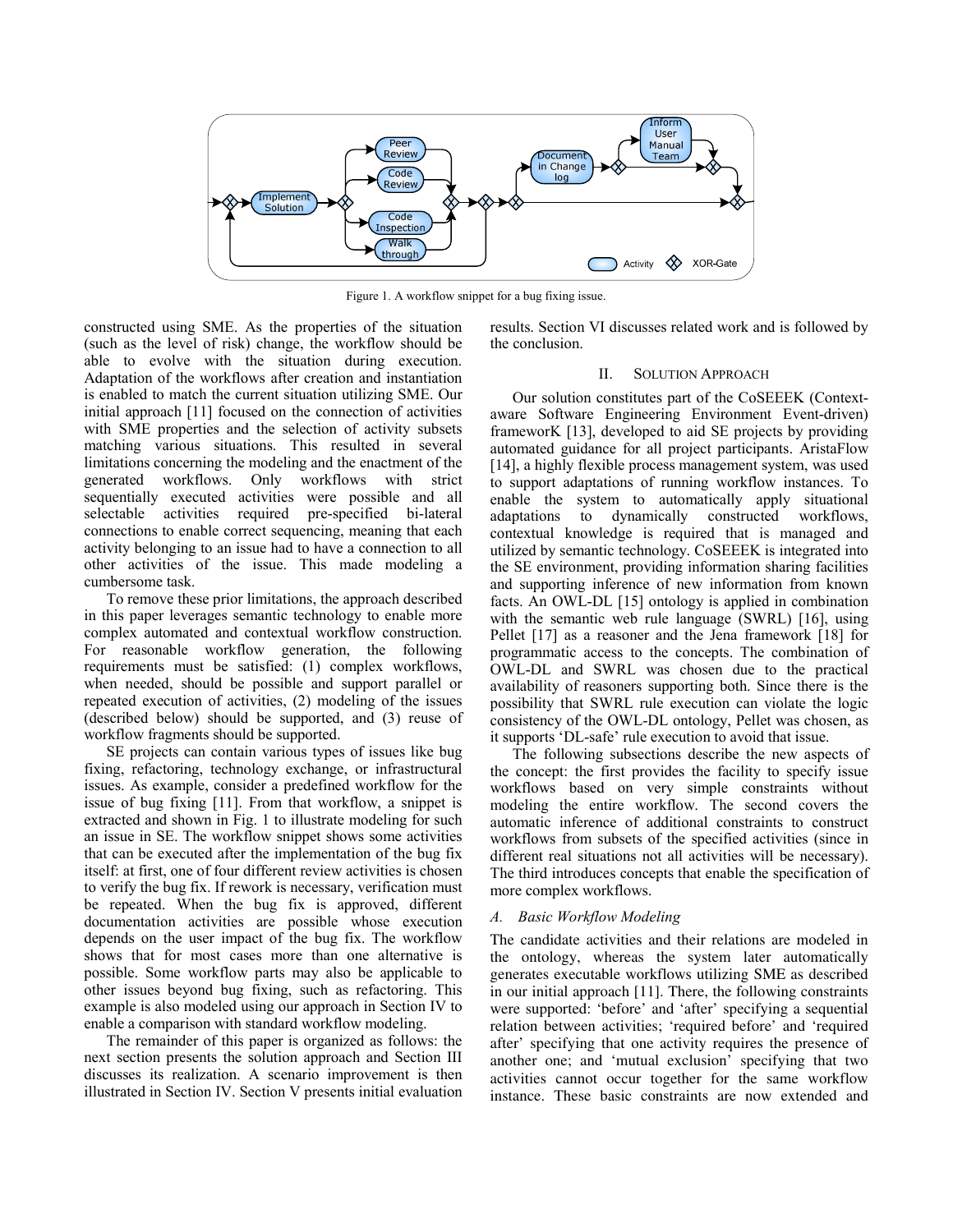separated into different categories. Table I shows the currently supported constraints.

| Constraint           | Meaning                                                                                                                                                                                | <b>Type</b> |
|----------------------|----------------------------------------------------------------------------------------------------------------------------------------------------------------------------------------|-------------|
| X hasSuccessor Y     | if X<br>and Y<br>present.<br>are<br>X should appear before Y                                                                                                                           | sequencing  |
| X hasParallel Y      | if X<br>and Y<br>present,<br>are<br>parallel<br>should<br>they<br>appear<br>(like)<br>branches<br>that<br>two<br>AND<br>connected<br>bv<br>are<br>gates in classical process modeling) | sequencing  |
| X requires Y         | if<br>X<br>present.<br>1S<br>Y must also be present                                                                                                                                    | existence   |
| X mutual Exclusion Y | if<br>$\mathbf{X}$<br>the<br><i>is</i><br>present<br>presence of Y is prohibited                                                                                                       | existence   |

TABLE I. SEQUENCING CONSTRAINTS

The fusion of existence constraints (governing which activities are permitted in one workflow instance) with sequencing constraints (governing their arrangement) is now eliminated. Thus, the building of the workflow is separated into phases: one that checks the existence constraints to determine which activities are in place for the current workflow and, when the set of chosen activities is consistent, one that sequences them utilizing the sequencing constraints. Additionally, a constraint for parallel activities is added.

A simple example for the specification of a constraintbased workflow is shown in Fig. 2. It comprises the concurrent comparison and merging of two source code files. Here, only one sequencing and two existence constraints are needed to ensure that both activities are present in the workflow. The two existence constraints ensure that both activities are in place and the sequencing constraint governs how they shall be executed.



Figure 2. Workflow specification example for manually merging two source code files.

The candidate activities and the constraints are used to build workflows to automatically govern these activities and thus assist the user. Thus, different conditions have to be satisfied to be able to build a coherent workflow graph out of the activities:

**Condition C1**: Each workflow shall have a clear start point and end point. This promotes simple and understandable models as suggested in [19].

**Condition C2**: Each activity shall have at least one connection to other activities. This condition ensures that workflows are buildable, as a workflow cannot be built from unconnected activities since it cannot be determined when to execute this activity.

**Condition C3**: No cyclic sequencing shall be specified (this limitation enables simple modeling and workflow generation. In Section II.3, an activity modeling extension is added, enabling the definition of loops).

**Condition C4**: The activity structure shall be simple. An activity shall have only one successor and one predecessor. If multiple successors are needed, one can be defined as successor and the other shall be specified as parallel to that successor. This limitation enables specifying and building very simple workflows and is also addressed by the extended activity modeling in Section II.3.

**Condition C5**: An activity x shall not both require and mutually exclude the same activity.

On this basis, simple workflows are constructed utilizing the algorithm in Section III.

## *B. Automated Workflow Completion*

In our initial approach, specification of bilateral connections between all activities was necessary since, based on the SME properties, any subset of these activities could be selected and it was required that a distinct workflow could be built from each subset. This proved to be a cumbersome modeling task. Therefore, we now integrate an autocompletion feature to infer the connections that were not automatically specified. Based on the defined conditions, this is possible and illustrated in Fig. 3.



Figure 3. Workflow completion.

Fig. 3B shows a consistent workflow specified by the user in the ontology: Activity B should be executed after A, C should be parallel to B, and D should be executed after C. Fig. 3A illustrates an inconsistently specified workflow with a cyclic dependency. Fig. 3C depicts the connections automatically added by the system. Fig. 3D shows two examples of the workflows that can be created out of a subset of the activities from Fig. 3B using the inferred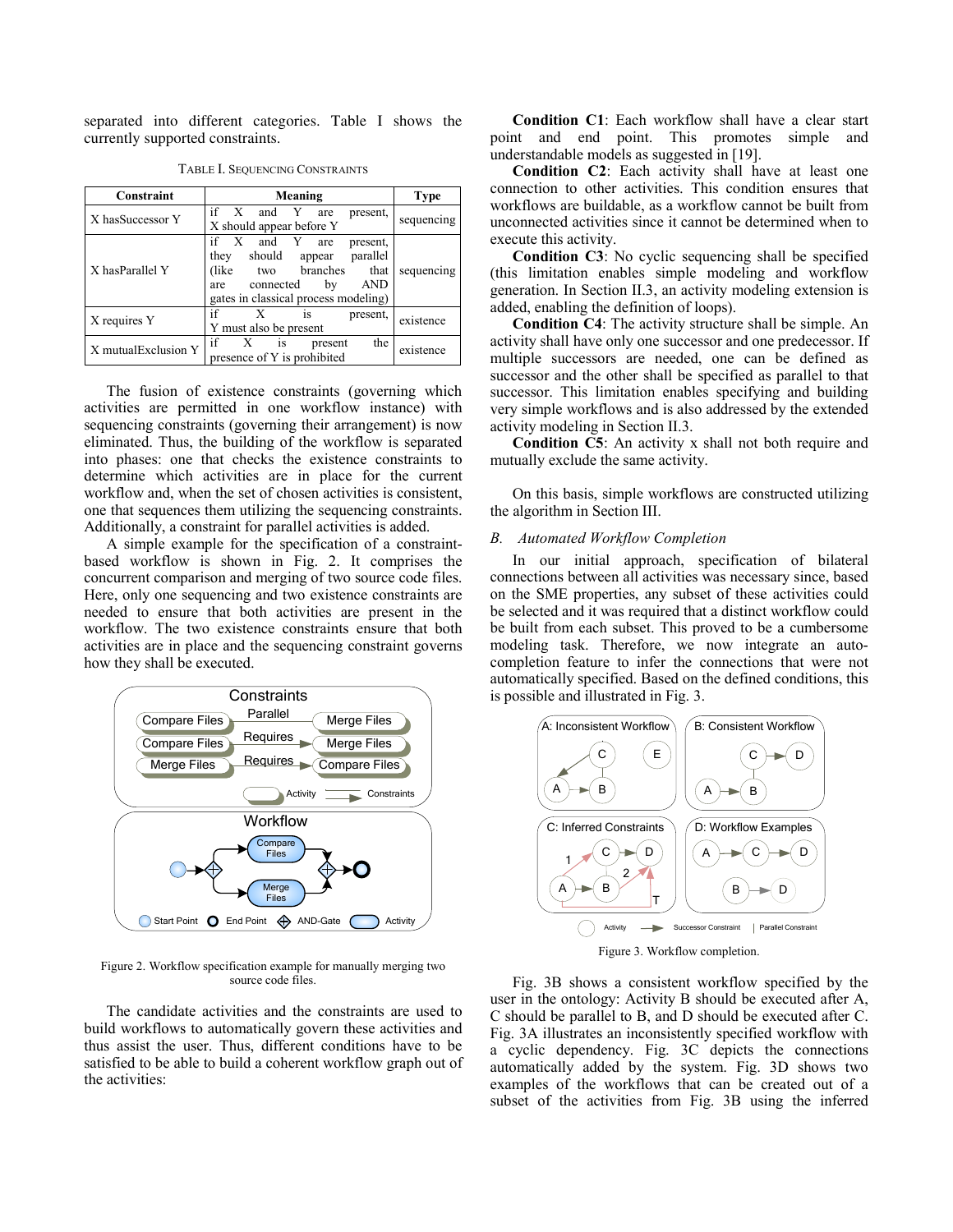relations. Note that in future work a GUI will be provided for user modeling of workflows.

### *C. Extended Activity Modeling*

The solution presented in the preceding sections supports simple activity sequence modeling and the generation of workflows for all possible activity subsets. Yet the modeling is too simplistic for the specification of complex workflows. Consequently, we introduce the concept of the *BuildingBlock* that is used in place of a simple activity in the modeling of workflows. It can be a single activity or a more complex construct:

- The *BuildingBlock* representing exactly one activity,
- The *Sequence* representing a sequence of other *BuildingBlocks*,
- The *Parallel* representing the parallel execution of other *BuildingBlocks*, or
- The *Loop* representing the repeated execution of other *BuildingBlocks,* allowing the specification of cyclic structures in a consistent way.

Thus, higher-level structures become possible and the workflow can be hierarchically decomposed. Each *BuildingBlock* is treated as an activity, hiding the complexity of the structure within it. This yields several advantages: defined *BuildingBlocks* can be more easily reused and activity structures with certain SME properties can be connected. Furthermore, workflow completion and workflow generation logic can retain simplicity by working recursively with *BuildingBlocks*. Fig. 4 illustrates how nested *BuildingBlocks* can create a more complex workflow structure. The nesting of *Sequence*, *Parallel,* and *Loop* creates the workflow structure on the right. Each of the concepts is treated as a simple activity from the outside. This way of modeling enforces proper nesting of workflow patterns as suggested in [19].

Currently the approach only supports *Loop*, *Parallel,* and *Sequence BuildingBlocks* and 'mutual exclusion' and 'require' constraints. Thus, the selection of executed activities is performed based on the parameters of the situation. To also enable the user to select activities or other parameters, a new *BuildingBlock Conditional* will be developed as part of future work to allow a user to select an activity.

To preserve the ability to consistently and simply build workflows with the specified constraints, conditions are defined for *Loop*, *Sequence,* and *Parallel*:



Figure 4. BuildingBlocks.

**Condition C6**: A *Loop* shall only contain one *BuildingBlock.* This can be a simple activity or any other *BuildingBlock*, thus enabling the looping of any structures. This simplifies the conversion to a workflow structure while allowing arbitrary structures to be looped using the *BuildingBlocks*.

**Condition C7**: A *Parallel s*hall contain at least two *BuildingBlocks.*

**Condition C8**: A *Parallel* shall contain only *BuildingBlocks* that are connected in parallel. Conditions C7 and C8 are introduced to avoid unnecessary complex modeling since they impose that a Parallel only contains two or more parallel *BuildingBlocks*. The latter enables the parallelization of arbitrary structures.

**Condition C9**: A *Sequence* shall contain at least two *BuildingBlocks*.

**Condition C10**: A *Sequence* shall contain only sequentially connected *BuildingBlocks*.

**Condition C11**: A *Sequence* shall contain a clear start and end point. As with conditions C7 and C8 for the *Parallel*, conditions C9, C10, and C11 shall ensure clear modeling for the *Sequence*.



Figure 5. Ontology structure.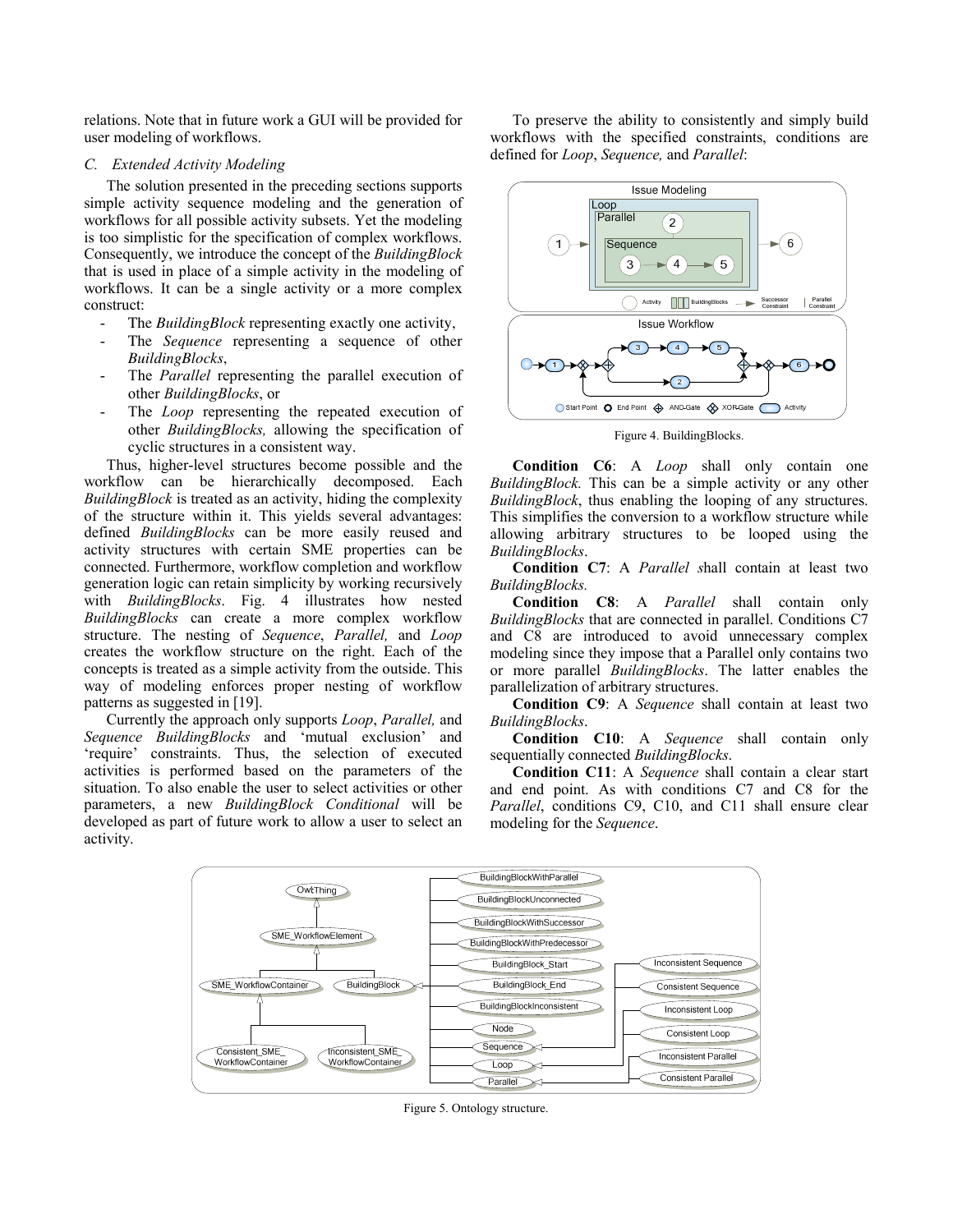#### III. REALIZATION

In the technical realization, the concepts for issue workflow specification are realized in the ontology, exploiting the logical capabilities of semantic technology. For the realization of the workflow specification, the ontology as well as its reasoning capabilities and logic (DL) was chosen to provide access to the many facts describing the current situation in the SE project. These facts are provided by our CoSEEEK framework that integrates a rich set of Hackystat [20] sensors to gather information [21], aggregate it, and store high-level events within the ontology. The selection of appropriate activities for various situations connecting contextual facts with SME properties is described in [11].

The reasoner can automatically classify workflows and their contained *BuildingBlocks* as consistent or inconsistent. Inconsistent items violate at least one of the defined conditions and are thus rejected by the system. To enable this classification, various specialized concepts have been created as depicted in Fig. 5. The ontology concepts are grouped into either template concepts that define an issue with all its potential characteristics, and the associated concrete concepts (not shown) holding the data for each concrete issue workflow execution. The top-level concept is the *SME\_WorkflowElement* that has two disjoint children, the *SME\_WorkflowContainer* that is equivalent to an issue workflow, and the *BuildingBlock* that realizes the elements of such a workflow. The *SME\_WorkflowContainer* contains a number of *BuildingBlocks* by means of the *managesBuildingBlocks* object property. The *BuildingBlock* realizes the sequencing constraints via the following object properties: *hasParallel*, *hasSuccessor*, *mutualExclusion*, and *requirement*. A sequential relationship is always bilateral and thus affects the predecessor and successor *BuildingBlock*. For easier processing, an additional constraint *hasPredecessor* is introduced, which is defined as the inverse property of *hasSuccessor*. In addition, the two properties *hasInferredSuccessor* and *hasInferredPredecessor* are introduced to represent connections added by the reasoner to the workflows. Thus, the modeling of a single successor/predecessor (Condition C4) can be enforced on the *hasSuccessor* / *hasPredecessor* properties and the automated workflow completion feature can still add new connections as depicted in Fig. 3C. These properties are both transitive. Property *hasParallel* is defined as symmetric (as specified in OWL) since this always applies to all of the *BuildingBlocks*  connected by the property. The same applies for *mutualExclusion*. There are also subclasses of the *BuildingBlock* realizing the *Loop*, *Sequence*, and *Parallel* elements. Each has an additional object property for other contained *BuildingBlocks*. The other various subclasses are described later. The approach utilizes these subclasses for automatic classification of the different concepts as consistent (as exemplified in Fig. 3B) or inconsistent (as exemplified in Fig. 3A). In addition, SWRL rules are used for conditions not supported in OWL and for the automatic addition of connections to workflows. The procedure for issue workflow creation follows:

#### **Issue workflow creation**

- (1) The user specifies the workflow as illustrated in Fig. 3B.
- (2) The reasoner executes the SWRL rules for consistency checking.
- (3) The reasoner classifies the specified concepts and checks the conditions (specified using the different subclasses explained in Section III.1).
- (4) The workflow is completed as depicted in Fig. 3C, first executing the SWRL completion rules that add new *hasParallel* and *hasInferredSuccessor hasInferredPredecessor* connections. Thereafter, the reasoner adds further sequential connections using the transitive definition of the *hasInferredSuccessor hasInferredPredecessor* properties.
- (5) The check for cyclic dependencies (Condition C3) is performed utilizing the *hasInferredSuccessor hasInferredPredecessor* and *hasParallel* properties. (According to OWL DL restrictions, the *hasSuccessor* / *hasPredecessor* properties cannot be transitive while restricting their cardinalities at the same time.)
- (6) The workflow is verified, completed, and connected to issue templates and SME property templates to be used to govern concrete issues. These templates are also realized in the ontology: issue templates define various issues that may occur in a SE project, like bug fixing or refactoring; and SME property templates realize different properties of the situation, like risk or urgency. Typically, only a subset of the specified activities are executed (as shown in the two examples in Fig. 3D).

# *A. Workflow Consistency Checking*

The process of workflow consistency checking entails SWRL rule execution followed by taxonomy classification by the reasoner. OWL axioms and SWRL rules are used for condition verification for the workflow construction algorithm as explained below. Due to space limitations, only a selection of the conditions is described.

**Condition C1**: To check whether a unique start and end point are specified, the *BuildingBlock* has two subclasses, *BuildingBlock\_Start* and *BuildingBlock\_End*. A *BuildingBlock* is classified as a *BuildingBlock\_Start* if it has no predecessor. If multiple parallel *BuildingBlocks* are executed at the beginning of the workflow, none should have a predecessor. The same applies to *BuildingBlock\_End* and successors:

*hasParalle l.Building BlockWithP redecessor* ∧ ¬∃ *BuildingBl ock\_Start* = *BuildingBl ock* ∧ ¬∃*hasPredece ssor* 

And two concepts define a *BuildingBlock* with a successor or predecessor:

*BuildingBl ockWithSuc cessor* = *BuildingBl ock* ∧ ∃hasSuccess or *BuildingBl ockWithPredecessor BuildingBl ock hasPredece ssor* ≡ ∧ ∃

To validate a modeled workflow, the concepts *Consistent\_SME\_Workflow\_Container* and *Inconsistent\_SME\_Workflow\_Container* are used as shown in Condition C2. The condition is that if a container contains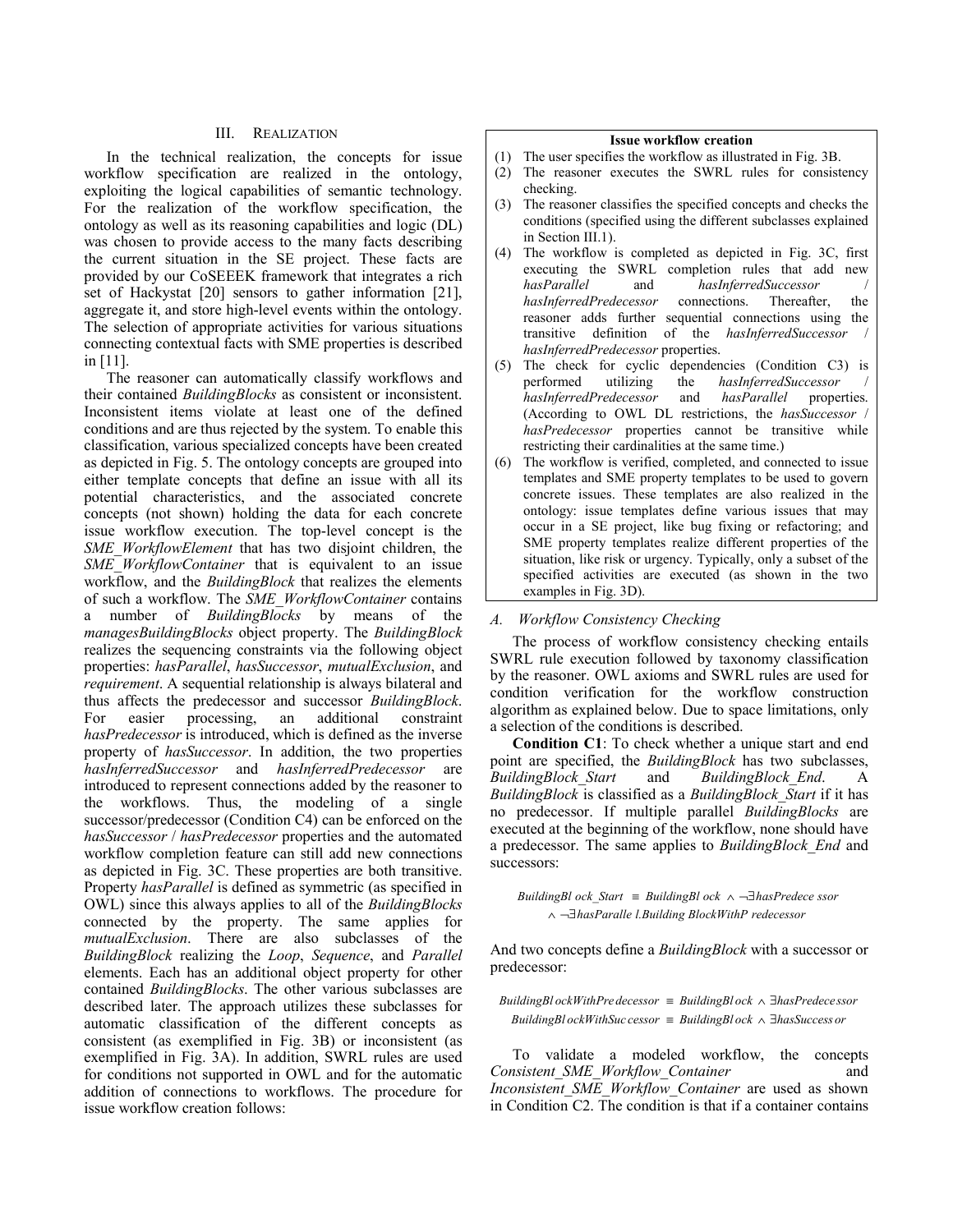two *BuildingBlock\_Start* individuals that are not connected in parallel, it is an inconsistent container. Currently the check is implemented programmatically via the Jena framework.

**Condition C2**: For detecting an unconnected *BuildingBlock*, as exemplified in Fig. 3A, the *BuildingBlock\_Unconnected* is introduced:

*hasPredece ssor hasSuccess or* ∧ ¬∃ ∧ ¬∃ *BuildingBl ock*  $\angle$  *Unconnecte d* = *BuildingBl ock* ∧ ¬∃*hasParalle l* 

A workflow container should contain a starting and an ending *BuildingBlock* and not contain unconnected *BuildingBlocks* unless there is only one of them in the container, meaning it is detected to be the start as well as the end of the workflow. A workflow would also be inconsistent if containing any inconsistent concept:

```
Inconsiste nt Parallel Inconsiste nt Loop
_ _ )
∨ ∨
 Inconsiste nt BuildingBl ock Inconsiste nt Sequence
( _ _
∨
                 managesBui ldingBlock
.
∨ ∃
             BuildingBl ock Unconnecte d
_ ))
∨
      BuildingBl ock Start BuildingBl ock End
( _ _
∨
\wedge (managesBui ldingBlock = 1 \wedge ¬∃managesBui ldingBlock.
                 SME WorkflowCo ntainer
_
       Inconsiste nt \_SME \_Workflow \_Container \equiv
```
*managesBui ldingBlock BuildingBl ock End* . \_ ∧ ∃ *managesBui ldingBlock BuildingBl ock Start* . \_ ∧ ∃  $SME$  *Workflow Container*  $Consider$   $SME$  *Workflow Container*  $\equiv$ 

**Condition C3**: This condition is specified using SWRL rules. Simplistically modeled, three cyclic dependencies can be specified: specifying the successor of a *BuildingBlock* as also its predecessor can be done with the *hasSuccessor* / *hasPredecessor* constraints as well as involving the *hasParallel* constraint. If a *BuildingBlock* A has a successor B that has a parallel *BuildingBlock* C, specifying A as the successor of C would imply a cyclic dependency. That case is shown in Fig. 3A. Another possibility is to have *BuildingBlocks* A and B parallel and C as successor of B as well as predecessor of A. To capture this, three rules are specified:

*Cyclic\_Dependency\_Seq: hasInferredSuccessor(?x, ?y)* ∧ *hasInferredSuccessor(?y, ?x) → Problem(?x, "yes") Cyclic\_Dependency\_Par1: hasInferredSuccessor(?x, ?y)* ∧ *hasParallel(?y, ?z)* ∧ *hasInferredSuccessor(?z,*   $?x) \rightarrow Problem(?x, "ves")$ *Cyclic\_Dependency\_Par2: hasInferredSuccessor(?x, ?z)* ∧ *hasParallel(?x, ?y)* ∧ *hasInferredSuccessor(?z, ?y) → Problem(?x, "yes")* 

The simple specification of the rules is possible due to the transitive definition of the *hasInferredSuccessor*, *hasInferredPredecessor*, and *hasParallel* constraints. If a cyclic dependency exists, the rules set the property *Problem* of the *BuildingBlock*, which lets the reasoner classify the *BuildingBlock* as inconsistent using the *BuildingBlock\_Inconsistent* concept. Consequently, the workflow would also be classified as inconsistent. Modeling both the consistent as well as the inconsistent cases facilitates inference regarding the consistency of the workflow.

### *B. Automated Workflow Completion*

SWRL rules realize the automated workflow completion, which are executed if the workflow is consistent and add sequential connections to the *BuildingBlocks*. For these new connections, the two additional properties *hasInferredSuccessor* and *hasInferredPredecessor* are used since the other sequential constraints are restricted to only one element. If two *BuildingBlocks* are parallel and one of them has a successor, rule C1 assigns that successor also to the other one. If a *BuildingBlock* has a successor that has a parallel *BuildingBlock*, rule C2 also adds the latter to the successors of the first *BuildingBlock*. Rule C3 adds the initial successor to the *hasInferredSuccessor* property, which now contains all successors of a *BuildingBlock*:

```
C1: hasSuccessor(?x, ?y) ∧ hasParallel(?y, ?z) 
             → hasInferredSuccessor(?x, ?z) 
     C2: hasSuccessor(?x, ?y) \land hasParallel(?x, ?z)
             → hasInferredSuccessor(?z, ?y) 
C3: hasSuccessor(?x, ?y) \rightarrow hasInferredSuccessor(?x, ?y)
```
As illustrated in Fig. 3C, the application of rules C1 and C2 are marked with '1' and '2'. Marked with a 'T' is the third inferred constraint, which exploits the transitivity of the properties as described in step four of the issue workflow creation procedure. In this way, complex workflows are enabled using specialized *BuildingBlocks,* but the basic structure of the workflows remains simple.

## *C. Workflow Instantiation*

After an issue workflow is specified, consistency checks applied, and the workflow generated, it can be used for concrete issues. As described in [11], based on the current situation a subset of activities is selected for the workflow. First, the existence constraints (e.g., mutual exclusion) are checked for the chosen subset of activities to ensure that required activities are not omitted in the chosen subset. If that is the case, two alternatives can be considered: required activities are added to the subset or the workflow generation is aborted. When the workflow construction algorithm shown in Listing 1 is started, all *BuildingBlocks* (or parts thereof) have been selected according to the properties of the situation (like the risk level or urgency) in an unordered list (allBBs) from which the real workflow is generated. First the starting point of a workflow is determined, which can be one or multiple parallel *BuildingBlocks* without predecessors, and these are removed from the list. These are added to the final workflow object that is later passed to process management for workflow generation. The selection is unambiguous since all conditions for a usable workflow were previously verified. All remaining *BuildingBlocks* in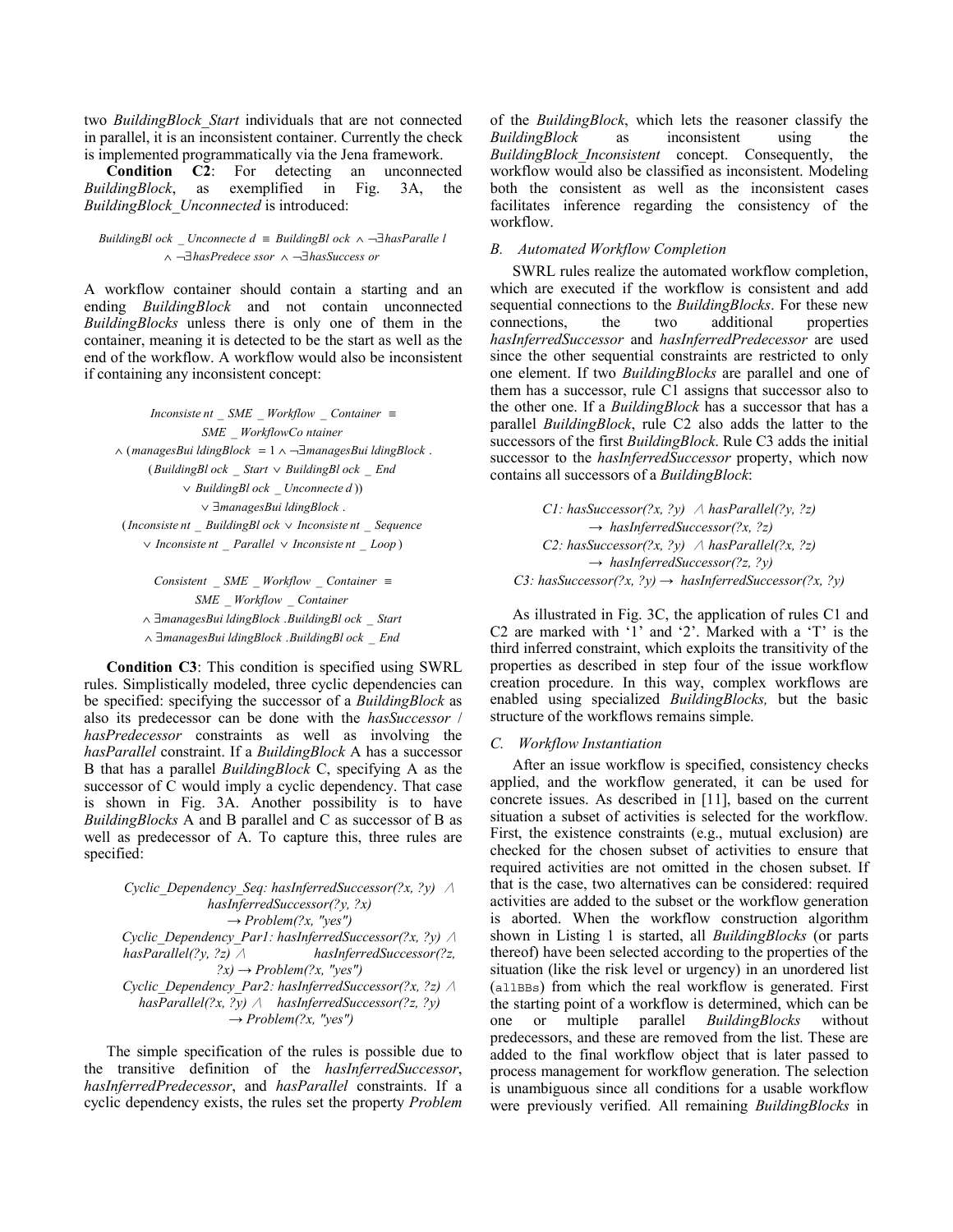the list are thus successors of this selection. Therefore, *BuildingBlocks* without predecessors in the list are again determined as the direct successors of the starting *BuildingBlocks* (nextBBs) and added to the workflow object. This is repeated until the initial list is empty.

Listing 1. Workflow generation algorithm (in pseudo code).

```
startBBs = determineBBwithNoPredecessors(List 
allBBs); 
buildingBlockTreatment(startBBs, allBBs) 
add startBBs to final workflow object 
while(allBBs not empty) 
   nextBBs = determineBBwithNoPredecessors(allBBs);
    buildingBlockTreatment(nextBBs, allBBs) 
    add nextBBs to final workflow object 
pass final workflow object to process management 
determineBBwithNoPredecessors(list) 
    while (BB not found) 
       check if element has no predecessors in list 
       if(no predecessors) 
          get BBs that are parallel to element 
          return BBs without predecessors and remove 
from list 
buildingBlockTreatment(list1, list2) 
    for (elements in list1) 
       getContainedElements(element, list1, list2) 
getContainedElements(BuildingBlock, list1, list2) 
    get all elements from list2 that BuildingBlock 
    contains 
    for each element 
       getContainedElements(BuildingBlock, list1, 
       list2) 
       add element to list1 
       remove element from list2
```
For *BuildingBlocks* that are not a simple activity, the function *buildingBlockTreatment* recursively retrieves all contained elements from the initial list and marks them according to the *BuildingBlock* that contained them. Thus, the resulting workflow object is structured in a way that enables block-structured generation of the workflow comprising all workflow patterns (e.g., loops).

#### IV. IMPROVED SCENARIO

To exemplify our proposed way of modeling issues, we now show the workflow snippet of Fig. 1 modeled utilizing our approach. This is illustrated in Fig. 6.



Figure 6. Issue modeling for bug fixing.

This example illustrates several advantages of our approach. The review activities are combined in a *Parallel*  block. Thus, it is possible to choose none, one, or several according to the situation, whereas the initial example in Fig. 1 rigidly prescribed the selection of one of these. The review activities are then combined with the coding activity in a *Sequence* block. The *Sequence* is nested in a *Loop* block. All of these blocks or activities can be individually reused in other issue workflows. Thus, our approach facilitates the establishment of a method library containing *BuildingBlocks* for different purposes such as a coding activity with an integrated feedback cycle. From this library, new workflow templates can be readily created, which the system, in turn, uses to custom build workflow instances matching the properties of different situations (such as risk, urgency, criticality, etc.). On the top level, this snippet contains only the three sequentially executed activities 'Coding with Feedback Cycle', 'Document in Change Log', and 'Inform User Manual Team'. Therefore, having a method library in place, simple workflows can be specified. Since each of the *BuildingBlocks* is connected with SME properties, they are only executed if the situation requires it. Thus, it is also possible to combine two review activities while the initial scenario workflow rigidly prescribed one activity.

#### V. EVALUATION

To evaluate the general suitability of each of the defined conditions, test cases for C1-11 with various specific activities and constraints are specified. This is depicted in Table II. The correct classification of the test case inputs by the reasoner (consistent vs. inconsistent workflows) was verified by a human expert.

TABLE II. EVALUATION OF ISSUE WORKFLOWS AND THEIR CONSTRAINTS

| <b>Issue Workflows</b> |                       |                       |                       |  |  |  |  |
|------------------------|-----------------------|-----------------------|-----------------------|--|--|--|--|
| W1                     | W2                    | W3                    | W4                    |  |  |  |  |
| $n18 - D1$             | n35                   | $n26 - n27$           | $n42 \rightarrow n43$ |  |  |  |  |
| $L1 - n19$             | $n36 \rightarrow n37$ | $n27 - n28$           | $n44 \rightarrow P2$  |  |  |  |  |
| $n19 \rightarrow n20$  | n37 - P3              | $n28 \rightarrow L0$  | $P2 \rightarrow S2$   |  |  |  |  |
| $n20 - S1$             | $P3 \rightarrow 0.36$ | $L0 \rightarrow n29$  | $S2 - n45$            |  |  |  |  |
| $n20 - n21$            | $n37 \rightarrow n38$ | $n29 - n30$           | $S2 - n46$            |  |  |  |  |
| $n20 \rightarrow n22$  | $n38 \rightarrow L2$  | $n29 - n31$           | $n45 \rightarrow S3$  |  |  |  |  |
| $n22 \rightarrow n23$  | n38 --> n39           | $n31 \rightarrow n32$ | $n46 \rightarrow n47$ |  |  |  |  |
| $n23 \rightarrow n24$  | $n39 \rightarrow S4$  | $n30 \rightarrow n33$ | S3 M n45              |  |  |  |  |
| $n24 \rightarrow n25$  | $L2 \rightarrow 140$  | $n33 \rightarrow n34$ | S3 R n45              |  |  |  |  |
|                        | $n40 - n41$           |                       |                       |  |  |  |  |
| <b>BuildingBlocks</b>  |                       |                       |                       |  |  |  |  |
| L0                     | P1                    | P3                    | S <sub>2</sub>        |  |  |  |  |
| S1                     | $n3 - n4$             | n8                    | $n11 - > 12$          |  |  |  |  |
| L1                     | n4 - n5               | S <sub>3</sub>        | $n13 \rightarrow n14$ |  |  |  |  |
| P <sub>1</sub>         | <b>P2</b>             | $n15 - n16$           | S1                    |  |  |  |  |
| L <sub>2</sub>         | $n6 \rightarrow n7$   | S4                    | $n9 \rightarrow P1$   |  |  |  |  |
| n1 - n2                |                       | n17                   | $P1 \rightarrow n10$  |  |  |  |  |

Sequencing constraints (as defined in Table I) are specified for four issue workflows (W1-4) as well as for *Loop* blocks (L0-2), *Parallel* blocks (P1-3), *Sequence* blocks (S1-4), and simple activities (n1-n45) that were used in the workflow sets. '-->' stands for a sequential constraint, '-' for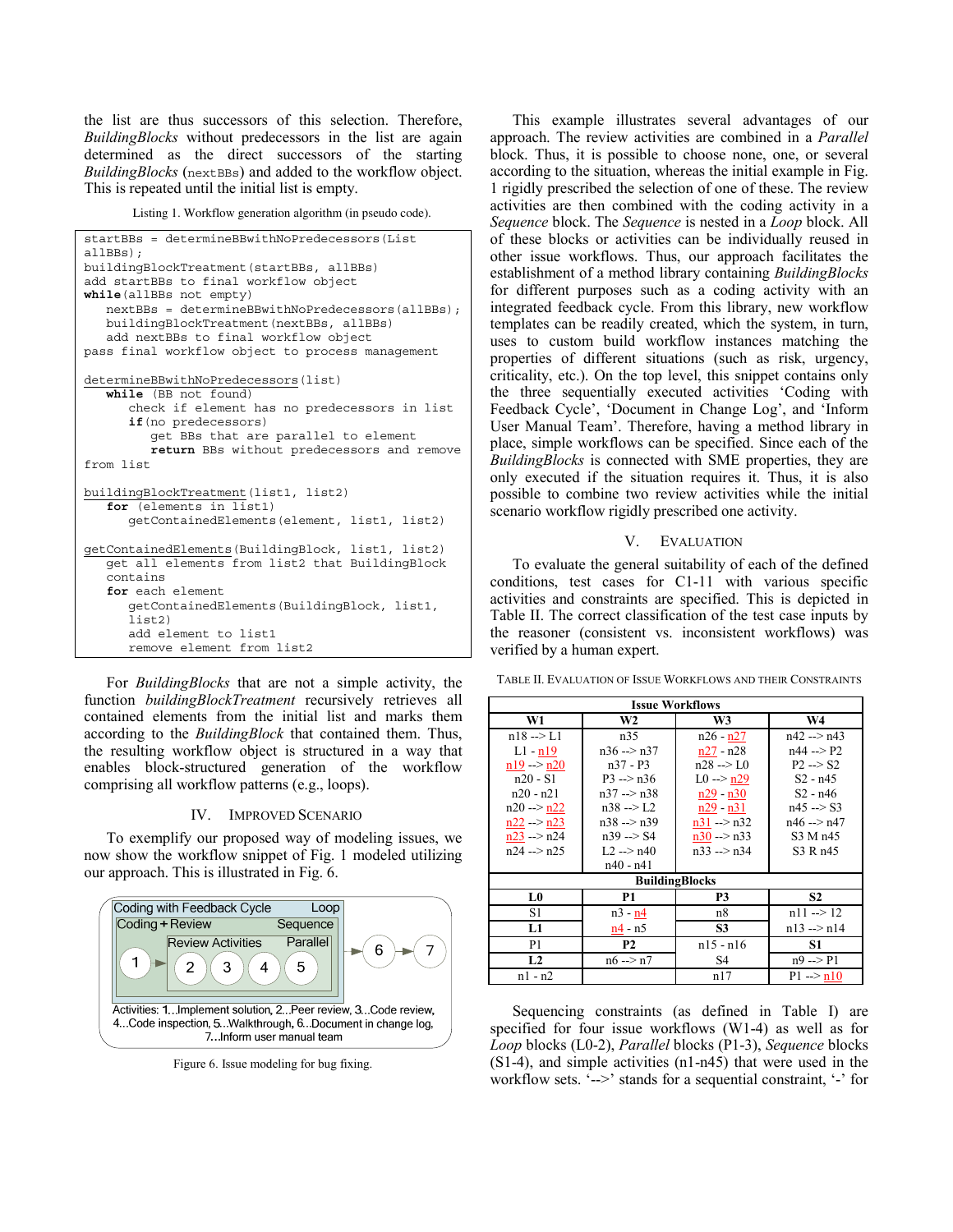

Figure 7. Workflows W1 and W3 as evaluated via AristaFlow.

a parallel constraint, 'M' for mutual exclusion, and 'R' for a requirement. The different components have been specified so that all conditions could be tested. For example, the Condition C7 is violated by P3 containing only one element and the Condition C1 is violated by W4 having more than one starting point. The condition evaluation is shown in Table III, where W2 and W4 violate various conditions and are rejected whereas W1 and W3 are accepted by the system.

TABLE III. WORKFLOWS (W) VS. CONDITIONS (C) WITH VIOLATIONS MARKED WITH AN X.

|                |          |   | C <sub>3</sub> | $\overline{C4}$ |         | $\mid$ C <sub>5</sub> $\mid$ C <sub>6</sub> $\mid$ C <sub>7</sub> |          | <sub>C8</sub> | C9 | C10 | $ $ C11 |
|----------------|----------|---|----------------|-----------------|---------|-------------------------------------------------------------------|----------|---------------|----|-----|---------|
| W1             | $\Omega$ |   |                | O               | o       | 0                                                                 | $\circ$  |               |    |     |         |
| W <sub>2</sub> | $\Omega$ | v |                | x               | O       |                                                                   | X        |               |    |     |         |
| W3             | $\Omega$ | о | O              | O               | $\circ$ | 0                                                                 | $\circ$  | о             |    |     |         |
| W4             | X        |   | O              | O               |         | 0                                                                 | $\Omega$ |               |    |     |         |

For workflow construction, only a subset of all possible activities specified for a workflow is chosen based on SME properties. To evaluate workflow constructability of the consistent sets W1 and W3, an activity subset was arbitrarily selected as a test case (the activities underlined in red in Table II were omitted). The concrete workflows were constructed in AristaFlow as depicted in Fig. 7. The structural correctness of the workflows was verified via AristaFlow's correctness by construction technique [8] that prohibits the building of incorrect workflows.

This initial evaluation demonstrates the feasibility of a semantically-driven workflow generation using declarative modeling approach with regard to structural condition suitability and workflow constructability. Prior work [10][11] has already considered performance and scalability measurements of the different components of the system. Future work will evaluate the approach in live project usage with our industrial project partners.

#### VI. RELATED WORK

Several approaches consider the combination of semantic web and process management technology. [22] provides a comparison of different technical realizations. Process models have been combined with semantic concepts for various reasons: [23] combines semantic web services with BPM to provide a unified view on the organizational process space, while [24] provides a semantic business process repository for automating the business process lifecycle. The automated monitoring of business processes is addressed in [25]; it utilizes a combination of semantic and agent technology to facilitate effective management and evaluation of business processes. These approaches consider the semantic enhancement of process descriptions with various goals that all deal with some type of process analysis. The CoSEEEK approach uses semantic technology not only for analysis of given process models but also including machinereadable semantics to the process models to enable the system to actively manipulate and construct process models automatically, thus exploiting a capability of semantic technology.

Declarative approaches for workflow modeling like DECLARE [26] and ALASKA [27] focus on the logic that governs the interplay of actions in the process by describing: (1) activities that can be performed, and (2) the constraints prohibiting undesired behavior; i.e., workflows are modeled in a constraint-based fashion and, in a given instance state, all activities are offered to users that do not violate the given set of constraints. In comparison, CoSEEEK scales to larger workflow structures and supports constraint modeling with standard workflow structures that are dynamic. Yet the most significant difference is that our approach not only enables declarative modeling of candidate activities, but also supports the automated selection of activity subsets based on context knowledge and SME.

Regarding automated workflow adaptations, Agentwork [28] utilizes agent technology with event-condition-action rules to automatically adapt workflows for process exception handling. It does not deal with constructing workflows based on situational information.

To support end users during process execution and to make dynamic recommendations on possible next steps (i.e., activities), the information available in event logs can be exploited [29][30]. Such a recommendation service mines the log for already completed process instances (i.e., log traces) similar to the current process instance. These log traces are then used for calculating recommendations which, based on the historic information, can be expected to best attain certain performance goals. More precisely, when completing an activity during process execution, the recommendation service creates a list of ranked activities and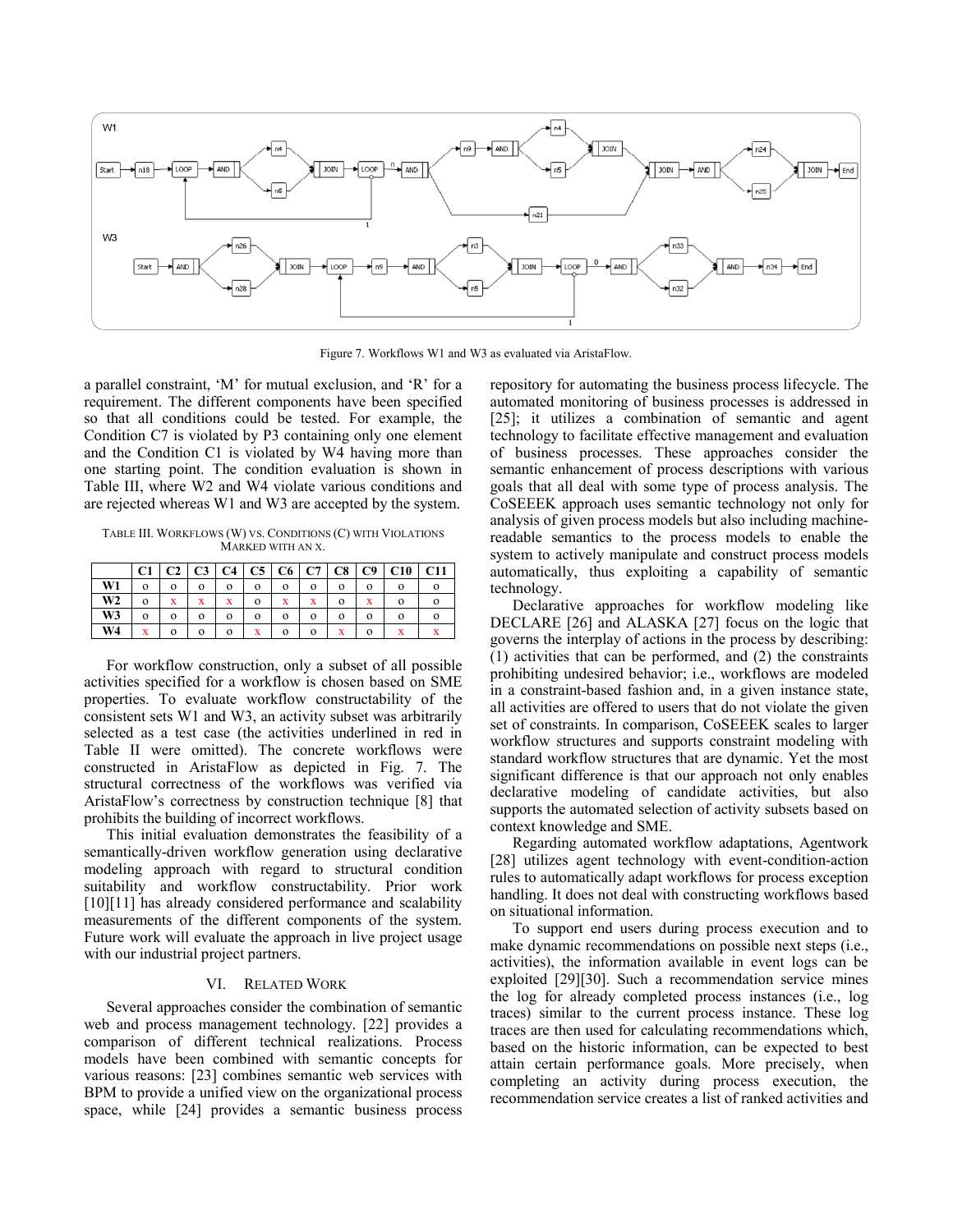offers it to a user who then selects the next activity to be executed.

For engineering workflows, [31][32][33] dynamically create a workflow schema from a given product structure and automatically adapt it if the product structure has changed at runtime. Graph rewriting and AI planning techniques are used. However, only simple workflow structures (e.g., no loops and conditional branches) can be handled.

#### VII. CONCLUSION

The main contribution of this paper is a declarative workflow modeling approach driven by semantic technology to support contextual workflow construction from candidate activities. The approach improves various aspects for the modeling and automated construction of situational workflows that can be utilized for evolutionary process management support. Complex workflow structures that incorporate every possible situation become unnecessary. The user only needs to specify the possible activities, with the system selecting the appropriate subset for each situation (as described in [11]) and automatically constructing the concrete workflow and adapting it in alignment with the current situation. Limitations of the prior approach have been removed, enabling more complex workflows to be generated.

The newly introduced concept of *BuildingBlocks* yields the advantages of simplified modeling and easier reuse. They encapsulate and hide the contained structure of activities and can be used as simple activities. For modeling issue treatment, defining *BuildingBlocks* that combining atomic activities and connecting them to SME properties builds a method library. For reuse, this library can be used to more easily generate new issue specifications with a simple structure. The system then chooses the appropriate activities based on situational information. Thus, the complexity and large number of activities associated with an issue are hidden during modeling and are not involved in the actual workflow once generated and then executed. That way it is possible to model and execute many of the dynamic activities that are executed outside of the development process in the SE domain. Since the inherent complexity of the approach is hidden within the system, it is possible to offer a simple way of modeling *extrinsic workflows* to the user.

Future work will include providing a GUI to allow the user to specify workflow constraints without directly accessing the ontology. Industrial application of the approach at the partner companies of the project is planned. The modeling will be extended and tailored to the partner situations and the practicality of the approach evaluated as case studies. Planned are also a *BuildingBlock* '*Conditional'* for the conditional execution of activities that rely on user decisions via the GUI, a predefined *BuildingBlock* library to support the users in modeling various issues, and a 'case learning' feature to record unspecified issues as they are executed.

#### ACKNOWLEDGMENT

This work was sponsored by BMBF (Federal Ministry of Education and Research) of the Federal Republic of Germany under Contract No. 17N4809.

#### **REFERENCES**

- [1] Yourdon E., 'Death March,' 2nd Ed. Prentice Hall, Upper Saddle River, NJ, 2004.
- [2] Gruhn, V., 'Process-Centered Software Engineering Environments, A Brief History and Future Challenges,' Annals of SW Engineering, Springer, v. 14(1-4), 2002, pp. 363-382.
- [3] Gibson, D., Goldenson, D., Kost, K., 'Performance Results of CMMI-Based Process Improvement,' Carnegie Mellon SEI, CMU/SEI-2006- TR-004, 2006.
- [4] Lenz, R., Reichert, M., 'IT Support for Healthcare Processes Premises, Challenges, Perspectives,' Data and Knowledge Engineering, 61(1), 2007, pp. 39-58.
- [5] Müller, D., Herbst, J., Hammori, M., Reichert, M., 'IT Support for Release Management Processes in the Automotive Industry,' Proc. BPM'06, LNCS 4102, 2006, pp. 368-377.
- [6] OpenUp http://epf.eclipse.org/wikis/openup/
- [7] Rausch, A., Bartelt, C., Ternité, T., and Kuhrmann, M.: 'The V-Modell XT Applied - Model-Driven and Document-Centric Development'. Proc. 3rd World Congress for Software Quality, 2005.
- [8] Dadam, P., Reichert, M., 'The ADEPT Project: A Decade of Research and Development for Robust and Flexible Process Support - Challenges and Achievements,' Springer, Computer Science - Research and Development, 23(2), 2009, pp. 81-97.
- [9] Grambow, G. and Oberhauser, R., 'Towards Automated Context-Aware Selection of Software Quality Measures,' Proc. 5th Intl. Conf. on SW Eng. Adv., 2010, IEEE CS.
- [10] Grambow, G., Oberhauser, R., and Reichert, M., 'Employing Semantically Driven Adaptation for Amalgamating Software Quality Assurance with Process Management,' In Proc. 2nd Int'l. Conf. on Adaptive and Self-adaptive Systems and Applications, 2010.
- [11] Grambow, G., Oberhauser, R., and Reichert, M., 'Semantic Workflow Adaption in Support of Workflow Diversity,' Proc. 4th Int'l Conf. on Advances in Semantic Processing, 2010.
- [12] Ralyté; J., Brinkkemper, S., Henderson-Sellers, B. (Eds.), 'Situational Method Engineering: Fundamentals and Experiences,' Proc. IFIP WG 8.1 Working Conf., 2007.
- [13] Oberhauser, R., 'Leveraging Semantic Web Computing for Context-Aware Software Engineering Environments,' In G. Wu (ed.) Semantic Web, In-Tech, 2010, pp. 157-179.
- [14] Reichert, M. et al, 'Enabling Poka-Yoke Workflows with the AristaFlow BPM Suite,' In: CEUR Proc. of the BPM'09 Demo Track, Business Process Management Conf., 2009.
- [15] World Wide Web Consortium, 'OWL Web Ontology Language Semantics and Abstract Syntax,', 2004.
- [16] World Wide Web Consortium, 'SWRL: A Semantic Web Rule Language Combining OWL and RuleML,' W3C Member Submission, 2004.
- [17] Sirin, E., Parsia, B., Grau, B.C., Kalyanpur, A., Katz, Y., 'Pellet: A practical OWL-DL Reasoner,' Journal of Web Semantics, 2006.
- [18] McBride, B., 'Jena: a semantic web toolkit,' Internet Computing, 2002.
- [19] Mendling, J., Reijers, H.A., van der Aalst, W.M.P., 'Seven process modeling guidelines (7PMG),' Information and Software Technology 52, 2010, pp. 127-136.
- [20] Johnson, P.M., "Requirement and Design Trade-offs in Hackystat: An In-Process Software Engineering Measurement and Analysis System," Proc. of 1st Int. Symposium on Empirical Software